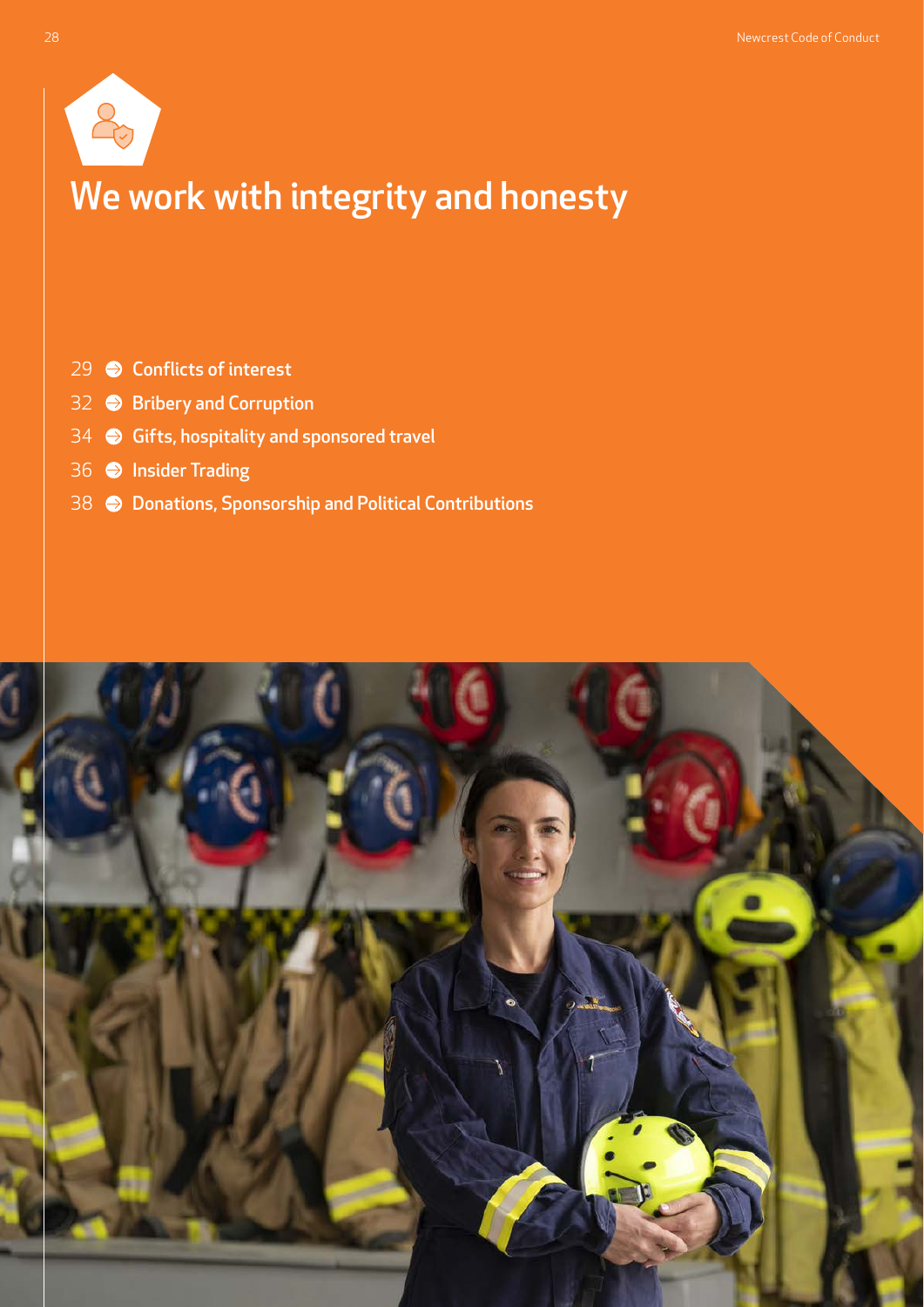## <span id="page-1-0"></span>Conflicts of interest

### Throughout our global business we act with honesty and integrity and live our values.

Working with integrity and honesty means that you understand when there's potential for bias or have a conflict of interest with your duty to act in Newcrest's best interests.

A conflict of interest occurs when you have a personal interest that could interfere with your decisions and actions when working and acting in Newcrest's best interests. Conflicts of interest may be actual, potential or perceived by others to be a conflict, whether they are in fact or not.

Examples of where a personal interest could create a potential conflict of interest include:

- Your relationships with relatives, ex-colleagues, community groups or close friends.
- Your personal business interests or obligations.
- Both financial and non-financial benefits for yourself, or others connected to you.

It is important that all our potential and actual conflicts of interest are identified, disclosed and appropriately managed to ensure Newcrest's best interests are supported and maintained.

We expect conflicts of interest to occur in our industry. To protect reputational damage to yourself and Newcrest it is important that we're made aware of any conflicts of interest. This is so appropriate controls can be put in place to manage these conflicts.

> Some conflict of interest examples which must be disclosed include:

- Having a personal business interest in an organisation that you are aware is tendering for or supplying goods or services to Newcrest.
- Holding investments directly in assets or a business that you are aware is doing business with or on behalf of Newcrest.
- Being involved in hiring, performance evaluating or promoting relatives or close friends at Newcrest.
- Pursuing, awarding or maintaining Newcrest business opportunities which may provide you, close family or friends with direct or indirect personal gain.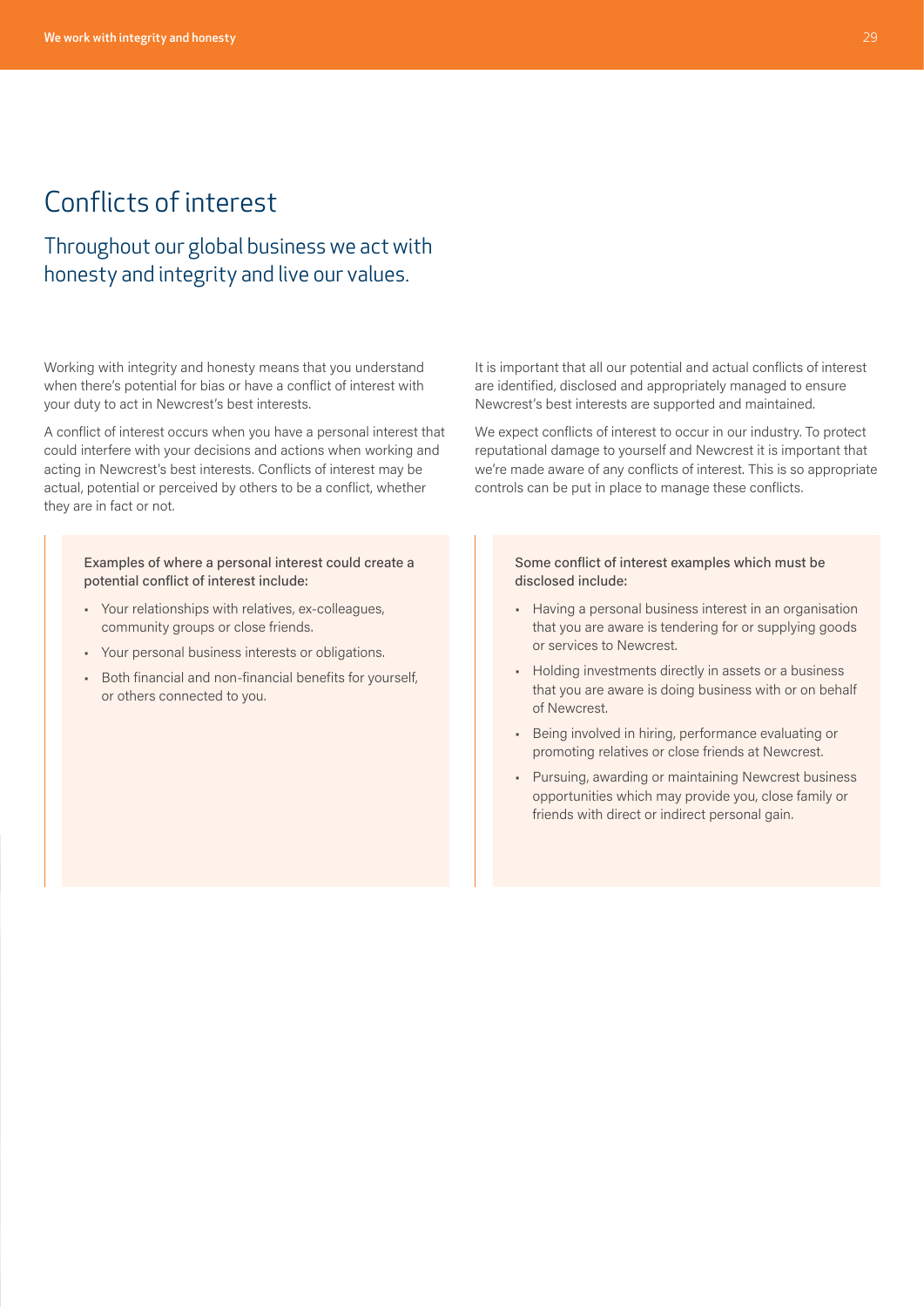### Our expectations of our people

As Newcrest employees our first loyalty is to Newcrest. This means that we must ensure that our decisions are made with Newcrest's best interests in mind. We must not put our own interests ahead of Newcrest's, our customers or the community.

You're expected to immediately disclose all actual, perceived or potential conflicts of interest through Newcrest's Conflicts of Interest Register. This is so that these conflicts can be effectively managed. If you're unsure, talk to your line manager or an Ethics & Compliance Champion.

#### If you're a line manager, you must:

- regularly consider how your team's function and activities may impact your team's risk profile; and
- make sure that your direct reports understand their conflict of interest obligations and disclose all actual, perceived or potential conflicts of interest.



#### Learn more

- [Business Integrity Standard](https://newcrestmining.sharepoint.com/sites/portal/Documents/Legal%20Risk%20&%20Compliance/Business%20Integrity%20Group%20Standard.pdf)
- [Ethics & Compliance Portal](https://newcrestmining.sharepoint.com/sites/portal/workplace/lrc/ethics-compliance?OR=Teams-HL&CT=1627960440207)

#### Who to contact for help

Your line manager Ethics & Compliance Champions Group Manager – Ethics & Compliance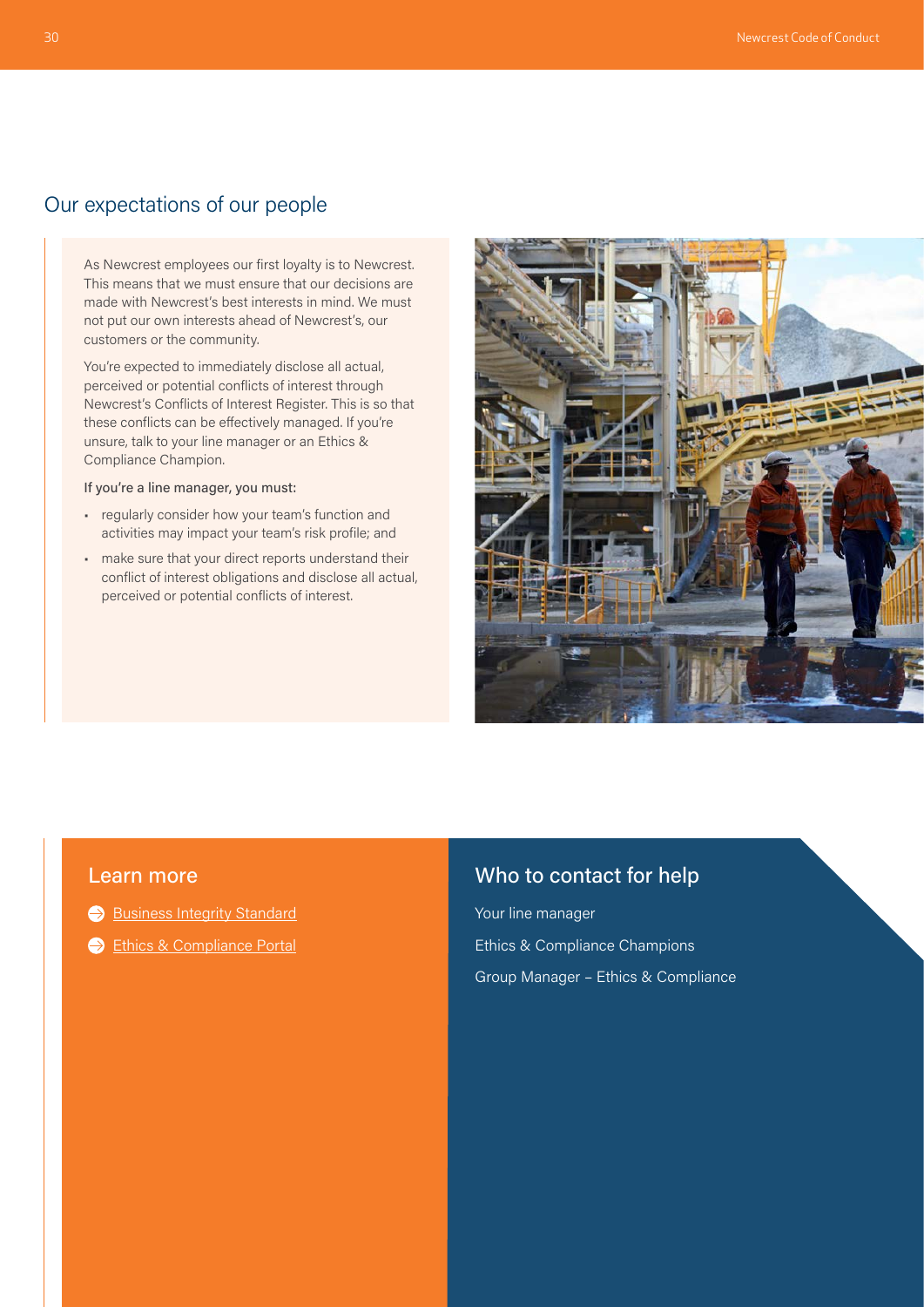| Scenario                                                                                                                                                                                                                                                                                    | Response                                                                                                                                                                                                                                                                                                                                                                                                                                                                                                                                            |
|---------------------------------------------------------------------------------------------------------------------------------------------------------------------------------------------------------------------------------------------------------------------------------------------|-----------------------------------------------------------------------------------------------------------------------------------------------------------------------------------------------------------------------------------------------------------------------------------------------------------------------------------------------------------------------------------------------------------------------------------------------------------------------------------------------------------------------------------------------------|
|                                                                                                                                                                                                                                                                                             |                                                                                                                                                                                                                                                                                                                                                                                                                                                                                                                                                     |
| I work in the People Team at Newcrest. My partner, Brian,<br>runs a training consultancy business. I need someone to<br>urgently present a training course and Brian is the obvious<br>choice. He has the skills and he charges competitive rates.<br>Is there a conflict of interest here? | Yes. If you engage Brian, there is an actual conflict of interest,<br>due to your personal relationship and potential for personal<br>gain. The conflict remains even if he charged standard,<br>fair rates. You must disclose this conflict in the Conflicts of<br>Interest Register to ensure it is managed.<br>Conflicts of interest may arise if you are connected to a<br>supplier, competitor, relative or someone at work. If so,<br>you must make sure that your personal interests don't,<br>or don't appear to, influence your decisions. |
| I told my close friend's son about a job at our site.<br>He's applied. I've been asked to sit on the selection<br>panel for the job.<br>What should I do?                                                                                                                                   | Disclose your conflict of interest and excuse yourself from<br>the selection panel as your close personal relationship to him<br>presents an actual conflict of interest.<br>Stepping away from the selection process means you won't<br>be in a position where it could be hard for you to make an<br>unbiased decision.<br>Excusing yourself also helps job applicants and the people<br>you work with to trust that Newcrest's recruitment decisions<br>are fair.                                                                                |



Regularly consider how our personal interests relate to our duties to Newcrest.

Openly discuss with our line manager any conflict of interest as soon as we know about it.

Excuse ourselves from any decision making process that could impact our ability to make impartial decisions.

Report all actual, perceived or potential conflicts of interest in Newcrest's Conflicts of Interest Register.



Hire, supervise or have decision-making influence over a family member or close friend.

Do any type of paid employment for other employers while working for Newcrest, unless approval has been given first.

Wrongly use Newcrest resources for our personal benefit or for someone else's benefit.

Act or make a decision that's motivated by our own personal interests that are or may compete with Newcrest's.

Damage Newcrest's or our reputation by having undisclosed and unmanaged conflicts of interest.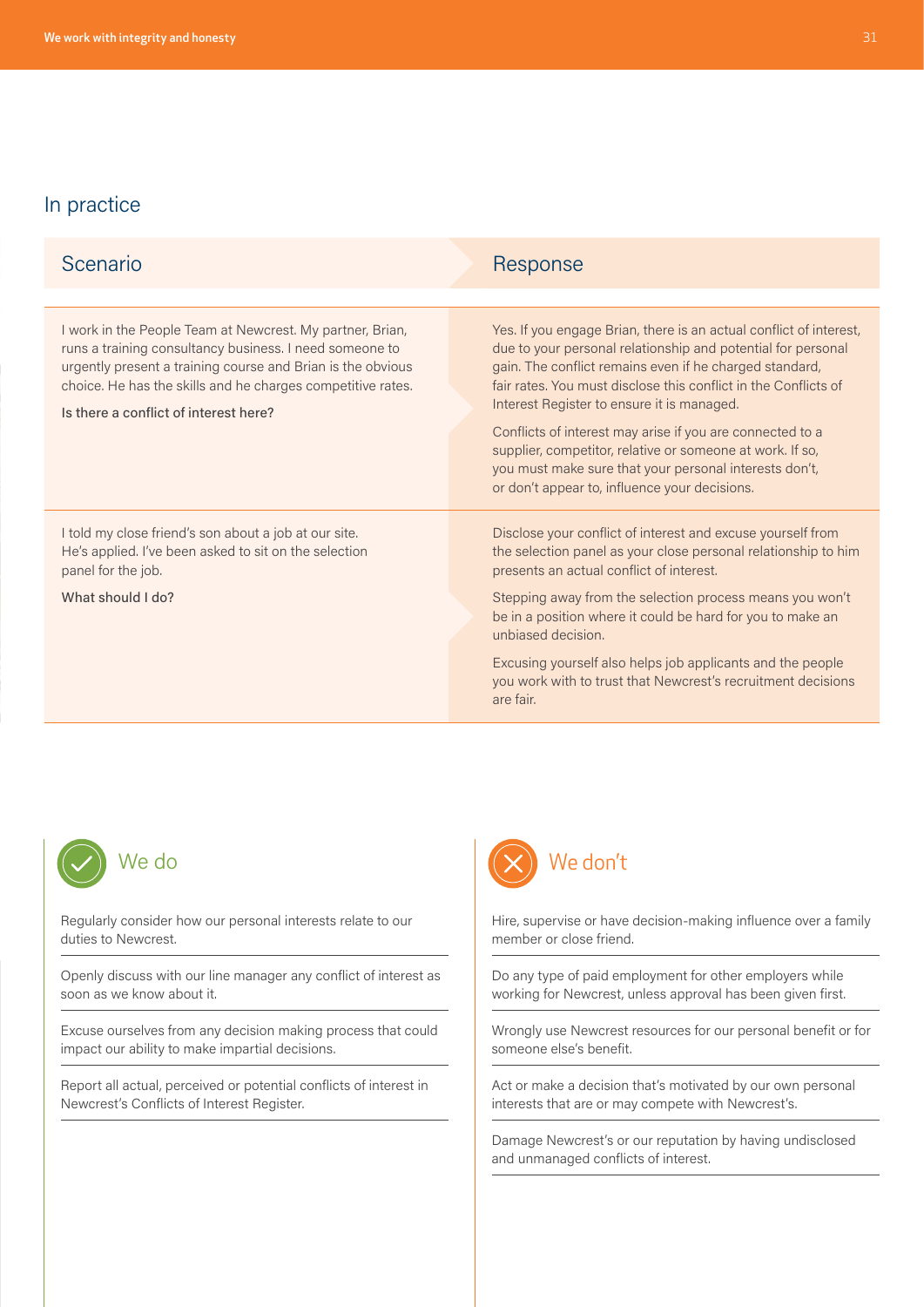### <span id="page-4-0"></span>Bribery and Corruption

We strictly prohibit all forms of bribery, corruption and other related unlawful or improper payments or activities.

Corruption occurs when people in positions of power act dishonestly or fraudulently for their own private gain. Bribery is a form of corruption, as is extortion, deception, collusion, cartels, embezzlement and money laundering.

Giving, offering, receiving, promising or asking for any kind of benefit to influence someone to get a business or personal advantage is bribery. It's unethical, a breach of trust and illegal.

Bribery takes many different forms and is not always obvious. Bribes can be made using cash, charitable donations, paying travel expenses, unwarranted sponsorships, excessive gifts or entertainment. Bribes also include payments for preferential treatment or inside information and favours for relatives.

#### It doesn't matter whether a bribe is made directly or indirectly, such as via an agent, or whether it's successful or not. Even if accepted in the local country, bribes are illegal in Australia and prohibited by Newcrest.

Bribery and corruption in all its forms is unethical and illegal. It destroys trust, creates inefficiency and increases inequality in the communities we work in.

We always work to the highest ethical standards and are committed to doing business with integrity and honesty.

#### Our expectations of our people

#### Everyone at Newcrest must prevent all forms of bribery and corruption. We all work together to:

- Promote a culture that does not tolerate bribery or corruption.
- Protect Newcrest against the risk of bribery or corruption happening.

To ensure this we don't bribe or try to improperly influence anyone to do anything different from their job requirements. Bribing someone not to do something when their job is to do that something is also wrong, such as turning a blind eye.

We don't give, offer or authorise extra or off-the-record payments to speed up or get routine government tasks done, such as processing applications for visas or licences. Paying extra for someone to do a normal part of their job is called a facilitation payment. Even if it's the local custom, we don't make facilitation payments.

Don't give, offer or authorise secret payments/commissions to third party agents to influence the decisions of their business/ government connections. Even if a third-party agent applies pressure, we don't pay or receive secret commissions.

Newcrest can be responsible for the actions of third parties we work with or agents acting on Newcrest's behalf. So, if it's your role to manage our relationship with third parties, it's important that you've conducted checks and know who you're dealing with. Check their business reputation and whether there are any clues or indications from their past actions which we should be aware of when considering working with them. These checks, known as 'due diligence' should be conducted regularly so we're aware of any relevant changes.

Newcrest has developed group-wide controls to reduce the potential for bribery and corruption. Make sure you know what these are. Your site-based Ethics & Compliance Champions can help with guidance and training.

Whatever your role, ask for help if you're not sure about what to do. If you suspect bribery or corruption of any kind, it's your responsibility to make a report. Tell your line manager, an Ethics & Compliance Champion or raise the issue via one of our Speak Out channels.

#### Learn more

- [Anti-Bribery, Fraud and Sanctions Policy](https://www.newcrest.com/sites/default/files/2021-12/Anti-Bribery%2C%20Fraud%20and%20Sanctions%20Policy.pdf)
- [Business Integrity Standard](https://newcrestmining.sharepoint.com/sites/portal/Documents/Legal%20Risk%20&%20Compliance/Business%20Integrity%20Group%20Standard.pdf)
- $\ominus$  [Donations and Sponsorships Policy](https://newcrestmining.sharepoint.com/sites/portal/Documents/Social%20Performance/Donations%20and%20Sponsorships%20Policy.pdf)
- [Ethics & Compliance Portal](https://newcrestmining.sharepoint.com/sites/portal/workplace/lrc/ethics-compliance?OR=Teams-HL&CT=1627960440207)

#### Who to contact for help

Your line manager Ethics & Compliance Champions Group Manager – Ethics & Compliance Chief Legal Risk and Compliance Officer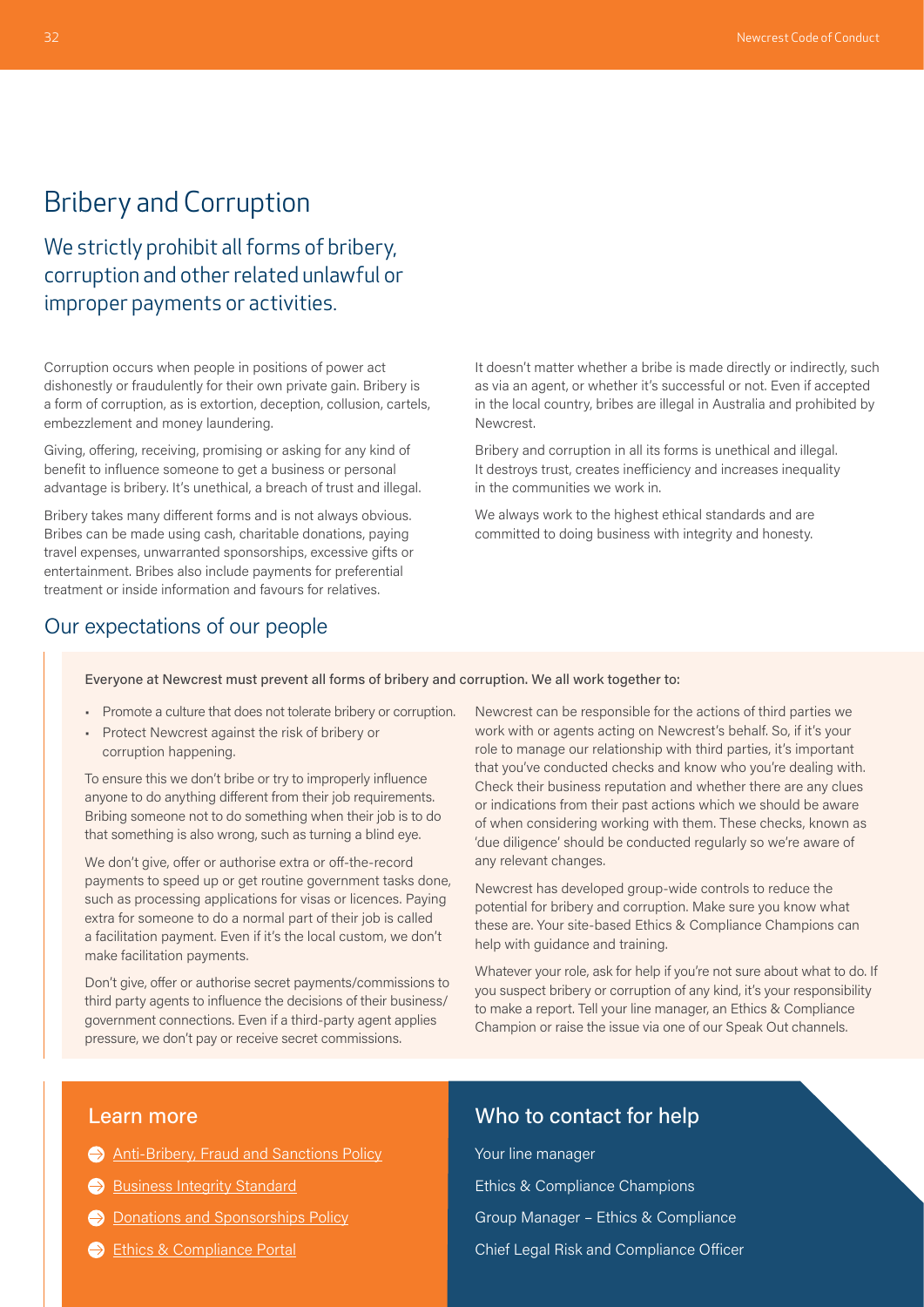| Scenario                                                                                                                                                                                                                                                                                                       | Response                                                                                                                                                                                                                                                                                                                                                                                                                                                                                                                                                                                                                               |
|----------------------------------------------------------------------------------------------------------------------------------------------------------------------------------------------------------------------------------------------------------------------------------------------------------------|----------------------------------------------------------------------------------------------------------------------------------------------------------------------------------------------------------------------------------------------------------------------------------------------------------------------------------------------------------------------------------------------------------------------------------------------------------------------------------------------------------------------------------------------------------------------------------------------------------------------------------------|
|                                                                                                                                                                                                                                                                                                                |                                                                                                                                                                                                                                                                                                                                                                                                                                                                                                                                                                                                                                        |
| My team is applying for an exploration licence overseas<br>and has employed an agent to help with local government<br>negotiations. The agent asked for a large, extra amount for<br>'other fees', which I understand will be used to make sure the<br>local government provides the licence.<br>What do I do? | This may be a bribe even though the extra amount isn't paid<br>directly. As the agent is acting for Newcrest, Newcrest could<br>be prosecuted in Australia and/or the overseas country for<br>foreign bribery depending on local laws. Fines and prison<br>sentences apply for individuals and the company.<br>Don't turn a blind eye to this behaviour. Make sure you're<br>very clear on what you're asking for, paying for and what's<br>stated on invoices. Report any suspected or actual unethical<br>conduct to your line manager, Ethics & Compliance<br>Champion or via Newcrest's Speak Out channels as soon<br>as possible. |
| A tender for supplying mining materials is being run by Sam,<br>the procurement manager. I heard Sam asking Company<br>A for a cash payment in exchange for inside information<br>about the other tenderers and to ensure Company A gets<br>the contract.<br>Should I do something?                            | This is a bribe and is illegal. It could result in Newcrest paying<br>too much for materials, sub-standard materials and possible<br>safety issues.<br>If you've any suspicions about the transparency or fairness of<br>procurement tendering processes, report them immediately.                                                                                                                                                                                                                                                                                                                                                     |



Promote Newcrest's commitment to eliminate bribery and corruption in all its forms.

Appropriate due diligence and understand the interests of companies and individuals we do business with.

Accurately and fully document relevant information about all transactions when they happen.

Record conflicts of interest, gifts, hospitality, sponsored travel, donations and sponsorships in the relevant registers and obtain required approvals.

Report concerns or suspicions of bribery, corruption, improper payments, fraud or any other form of unethical conduct to our line manager or an Ethics & Compliance Champion.



Give, offer, authorise or ask for any kind of benefit with the intention of influencing someone to obtain an unjustified business or personal advantage.

Allow any form of money laundering in connection with our business activities.

Offer or pay bribes, regardless of where we operate, the circumstances or who is involved. Nor do we expect our agents or third parties to do so.

Hide transactions, gifts or receipts by splitting payments into smaller amounts.

Grant another person favours with the expectation of receiving a benefit, such as a contract for a family company.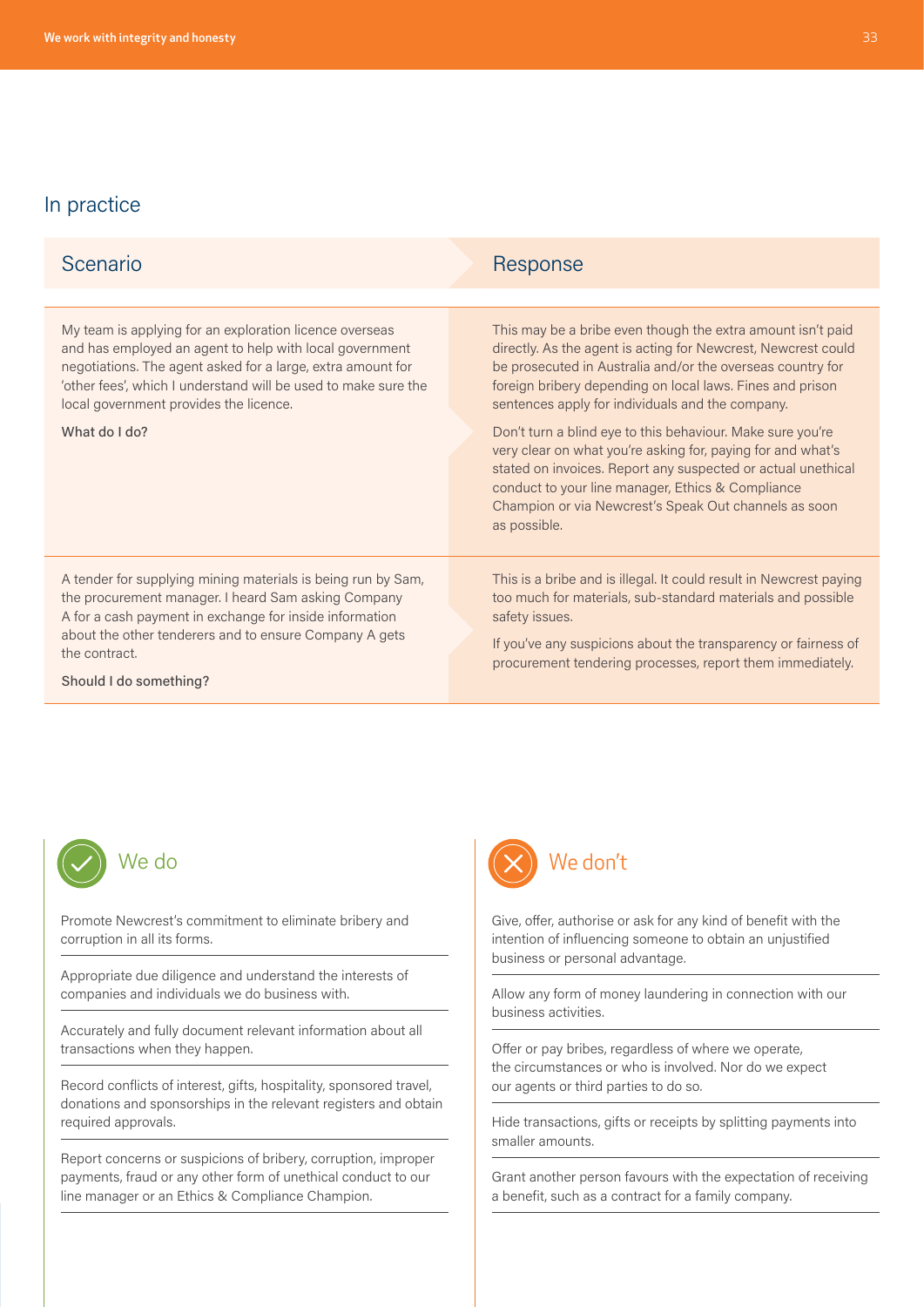### <span id="page-6-0"></span>Gifts, hospitality and sponsored travel

GHST can give rise to actual or perceived undue influence. We carefully consider all offers or receipts of GHST and we only offer or receive GHST in accordance with our Business Integrity Standard processes.

We don't offer or receive any GHST in situations that could be, or look like, a conflict of interest or improper influence. Any payment, gift, benefit or hospitality that could be seen to reward or encourage special treatment is also wrong.

GHST includes all types of gifts, meals, hospitality, promotional sponsorship, donations, per diems, accommodation, car and vehicle hire.

People's motives in offering GHST may not be bad. Regardless, giving or receiving GHST may look like the person receiving the gift will favour the gift giver when it's time to take action.

#### Our expectations of our people

Don't offer or receive GHST in situations where it could:

- cast doubt on your ability to make an independent decision and remain unbiased; or
- be seen as improper influence.

Know the 'Value Limit' for GHST for your location, as set out in the Business Integrity Standard. If you're offered a gift that's worth more than the Value Limit, the GHST must be recorded in the GHST Register. This is so you can get approval before you accept or provide the gift. If you're given a ceremonial gift of significant value, you may accept it on behalf of Newcrest and give it to your local People Manager.

Occasionally a per diem payment or honorarium payment is required by local law. If so, the payment must only cover the regulated costs of public officials while they're performing the relevant official function. If required by local law, make the payment directly to a government institution or department and make a record of this payment. Do not pay an individual public official directly.

You're expected to follow Newcrest's standards and policies when considering, recording and getting approval for GHST. If you're unsure about what's appropriate to offer or receive, talk to your line manager or your local Ethics & Compliance Champion.

#### Learn more

- [Business Integrity Standard](https://newcrestmining.sharepoint.com/sites/portal/Documents/Legal%20Risk%20&%20Compliance/Business%20Integrity%20Group%20Standard.pdf)
- **[Donations and Sponsorships Policy](https://newcrestmining.sharepoint.com/sites/portal/Documents/Social%20Performance/Donations%20and%20Sponsorships%20Policy.pdf)**
- [Anti-Bribery, Fraud and Sanctions Policy](https://www.newcrest.com/sites/default/files/2021-12/Anti-Bribery%2C%20Fraud%20and%20Sanctions%20Policy.pdf)

#### Who to contact for help

Your line manager Ethics & Compliance Champions Group Manager Ethics & Compliance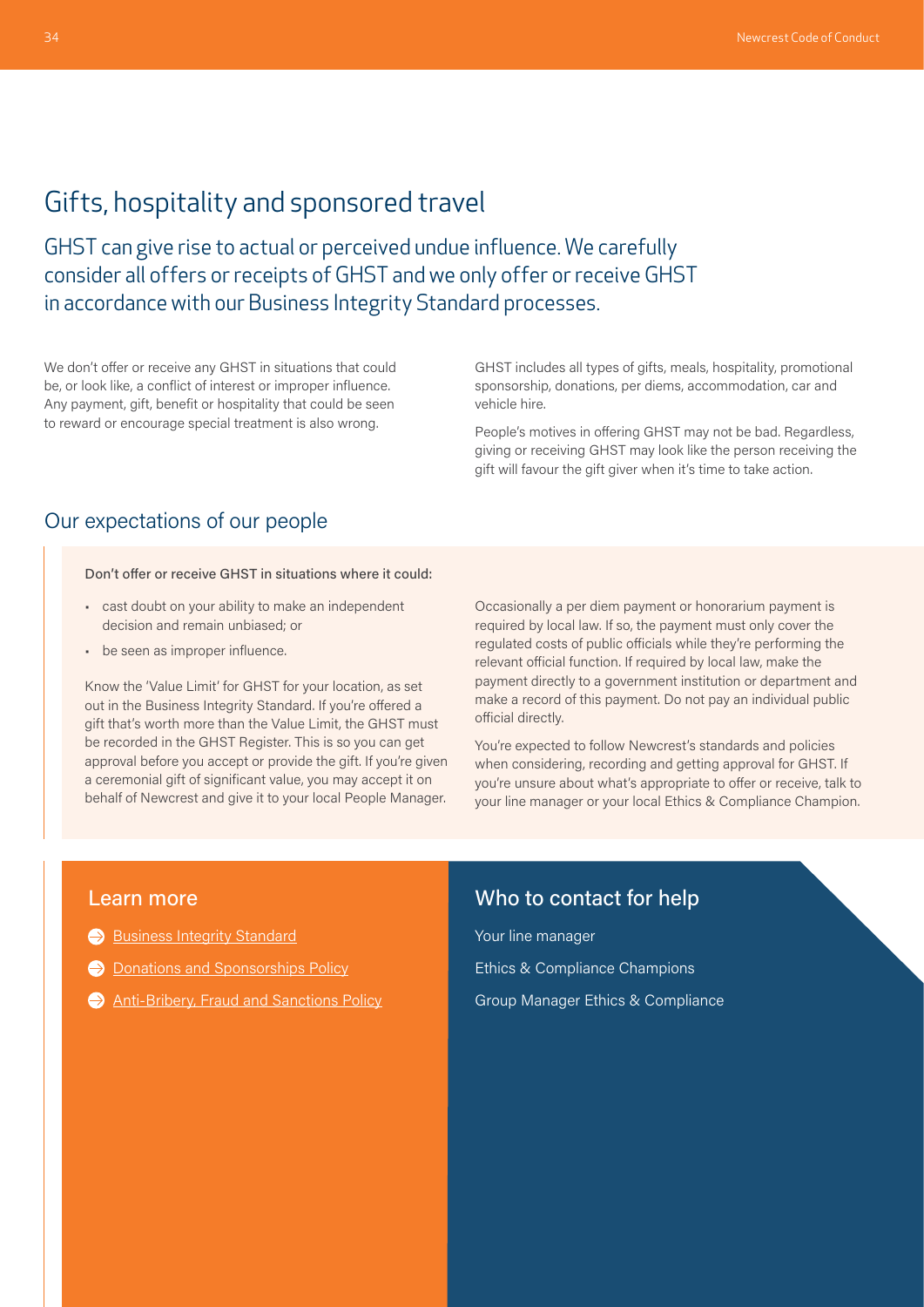| Scenario                                                                                                                                                                                                                                                                                                                                                                                | Response                                                                                                                                                                                                                                                                                                                                                                                                                                                                                                                                                                                                                                 |
|-----------------------------------------------------------------------------------------------------------------------------------------------------------------------------------------------------------------------------------------------------------------------------------------------------------------------------------------------------------------------------------------|------------------------------------------------------------------------------------------------------------------------------------------------------------------------------------------------------------------------------------------------------------------------------------------------------------------------------------------------------------------------------------------------------------------------------------------------------------------------------------------------------------------------------------------------------------------------------------------------------------------------------------------|
| I'm in the middle of a large business deal with Mr Prasad<br>on behalf of Newcrest. A team member has told me that<br>Mr Prasad is planning to present me with a 24-carat gold<br>model of our joint venture exploration site at a formal dinner<br>in one week's time.<br>What should I do? Do I accept the gift to keep Mr Prasad<br>onside? What should I offer Mr Prasad in return? | Since Mr Prasad is currently in a tender period with<br>Newcrest, you should decline his dinner invitation.<br>Otherwise, consider whether the gift is, or could be seen as,<br>in exchange for a business advantage.<br>Expensive gifts must be declined or only accepted on behalf<br>of Newcrest. In this scenario it's not clear if the 24-carat gold<br>model is to be a personal or corporate gift.<br>When a gift's value exceeds the Value Limit for your<br>location you must record and obtain approval through the<br><b>GHST Register.</b><br>If unsure, talk to your line manager or local Ethics &<br>Compliance Champion. |
| We're considering using a particular supplier. The supplier<br>has offered me an expenses-paid tour of their factory in<br>another city.<br>Included in the trip is a three-day, expenses-paid stay in<br>the city.<br>What do I do?                                                                                                                                                    | The trip offer is extravagant and may be offered to, or<br>perceived to, persuade you to give them the contract.<br>This is potential bribery and unethical and should be<br>rejected in line with our Anti-Bribery, Fraud and Sanctions<br>Policy and Business Integrity Standard. It's also against our<br>Code and values.<br>Report the offer to your line manager, your Ethics &<br>Compliance Champion or via Newcrest's Speak Out channels.                                                                                                                                                                                       |
|                                                                                                                                                                                                                                                                                                                                                                                         | Ne don't                                                                                                                                                                                                                                                                                                                                                                                                                                                                                                                                                                                                                                 |
| Understand and comply with Newcrest's Business Integrity<br>Standard when giving or receiving GHST.                                                                                                                                                                                                                                                                                     | Request, offer, give or accept GHST in return for<br>business services, information or to obtain or provide<br>a business advantage.                                                                                                                                                                                                                                                                                                                                                                                                                                                                                                     |
| Record and get approval for GHST when it's required.                                                                                                                                                                                                                                                                                                                                    | Give or offer unapproved GHST to a public official unless<br>required by law.                                                                                                                                                                                                                                                                                                                                                                                                                                                                                                                                                            |
| Return or decline GHST that hasn't been approved.                                                                                                                                                                                                                                                                                                                                       |                                                                                                                                                                                                                                                                                                                                                                                                                                                                                                                                                                                                                                          |
| Hand over any ceremonial gifts of significant value that we're<br>given to our local People Manager.                                                                                                                                                                                                                                                                                    | Ask for GHST from anyone Newcrest does business with.                                                                                                                                                                                                                                                                                                                                                                                                                                                                                                                                                                                    |
| Check with our line manager or the Ethics & Compliance Team<br>when we're unsure about whether to accept, return, decline or<br>give GHST.                                                                                                                                                                                                                                              | Offer GHST to an organisation or person currently involved<br>in a bid, tender or contractual negotiation with Newcrest.                                                                                                                                                                                                                                                                                                                                                                                                                                                                                                                 |
|                                                                                                                                                                                                                                                                                                                                                                                         | Give gifts, hospitality or payments to government officials to                                                                                                                                                                                                                                                                                                                                                                                                                                                                                                                                                                           |

speed up a service or to influence a decision. These payments

are known as facilitation payments and are prohibited

by Newcrest.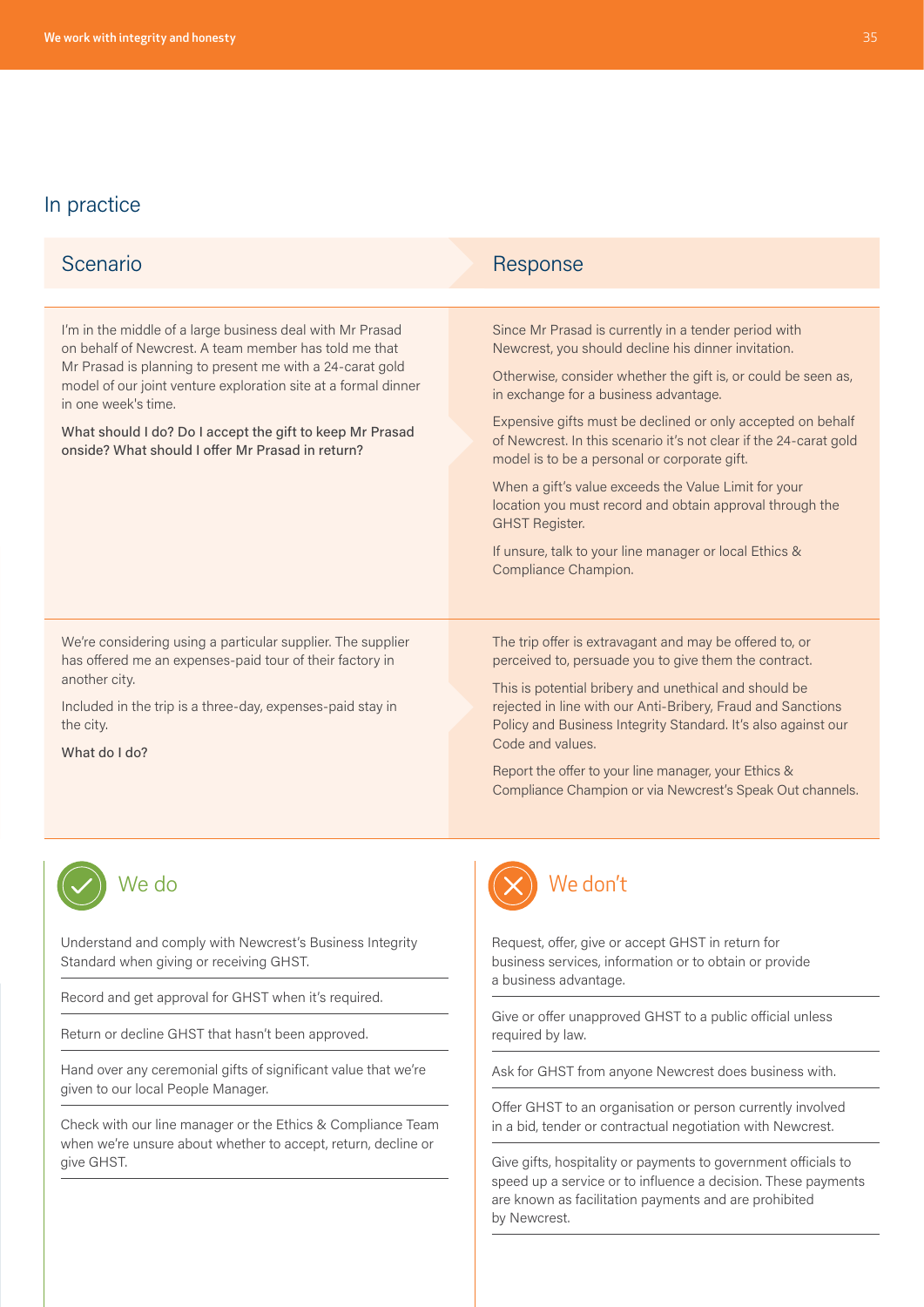### <span id="page-8-0"></span>Insider Trading

Insider trading occurs when you possess market sensitive confidential information in relation to Newcrest and you trade in Newcrest shares, or procure that someone else trades in Newcrest shares, or you pass on information to a person who trades in Newcrest shares.

Newcrest doesn't tolerate insider trading. We're committed to making sure that our employees and the people connected to us act with integrity, particularly when buying and selling shares.

Our policies and standards forbid all employees from dealing in Newcrest shares at specified times. You're restricted further if your role potentially gives you access to confidential and potentially

#### Our expectations of our people

We expect everyone at Newcrest to be careful when handling and storing Newcrest's market sensitive confidential information. Don't share confidential information with anyone else, including your family and friends.

As an employee of Newcrest, we encourage you to hold Newcrest's shares over the long-term. When you do buy or sell Newcrest shares it's important that you take care.

#### In particular, you must not buy or sell Newcrest shares:

- at specified times when securities trading is prohibited; or
- when you are in possession of market sensitive confidential information that would be likely to impact share prices if made publicly available.

These trading restrictions also extend to people with a direct connection to you, such as your close family members. The Securities Dealing Policy contains more information about who's a connected person and the restrictions that apply to them. You'll need to let your connected persons know about these restrictions.

market sensitive information. Our policies and standards are in addition to laws and regulations that ban insider trading.

We also avoid the appearance of insider trading. This is to prevent reputational damage to Newcrest and our employees.

#### Our expectations of our designated persons

If you're a designated person, your role comes with additional responsibilities. Designated persons are:

- executives, general managers and managers (that is, Levels 3 or above); and
- people who've been told by the Company Secretariat Team that they're a designated person because their role gives them access to market sensitive confidential information.
- If you're a designated person, you'll:
- complete insider trading training every two years to remind you of the key confidentiality obligations that apply to you; and
- ask the Company Secretariat Team for approval before you buy or sell Newcrest shares.

#### Learn more

[Securities Dealing Policy](https://www.newcrest.com/sites/default/files/2020-05/160812_Newcrest%20Securities%20Dealing%20Policy.pdf)

**Keeping Important Company Information** [Confidential Guideline](https://newcrestmining.sharepoint.com/sites/portal/Documents/Legal%20Risk%20&%20Compliance/Keeping%20Important%20Company%20Information%20Confidential%20Guideline.pdf)

### Who to contact for help

Your line manager Chief Legal Risk and Compliance Officer The Deputy Company Secretary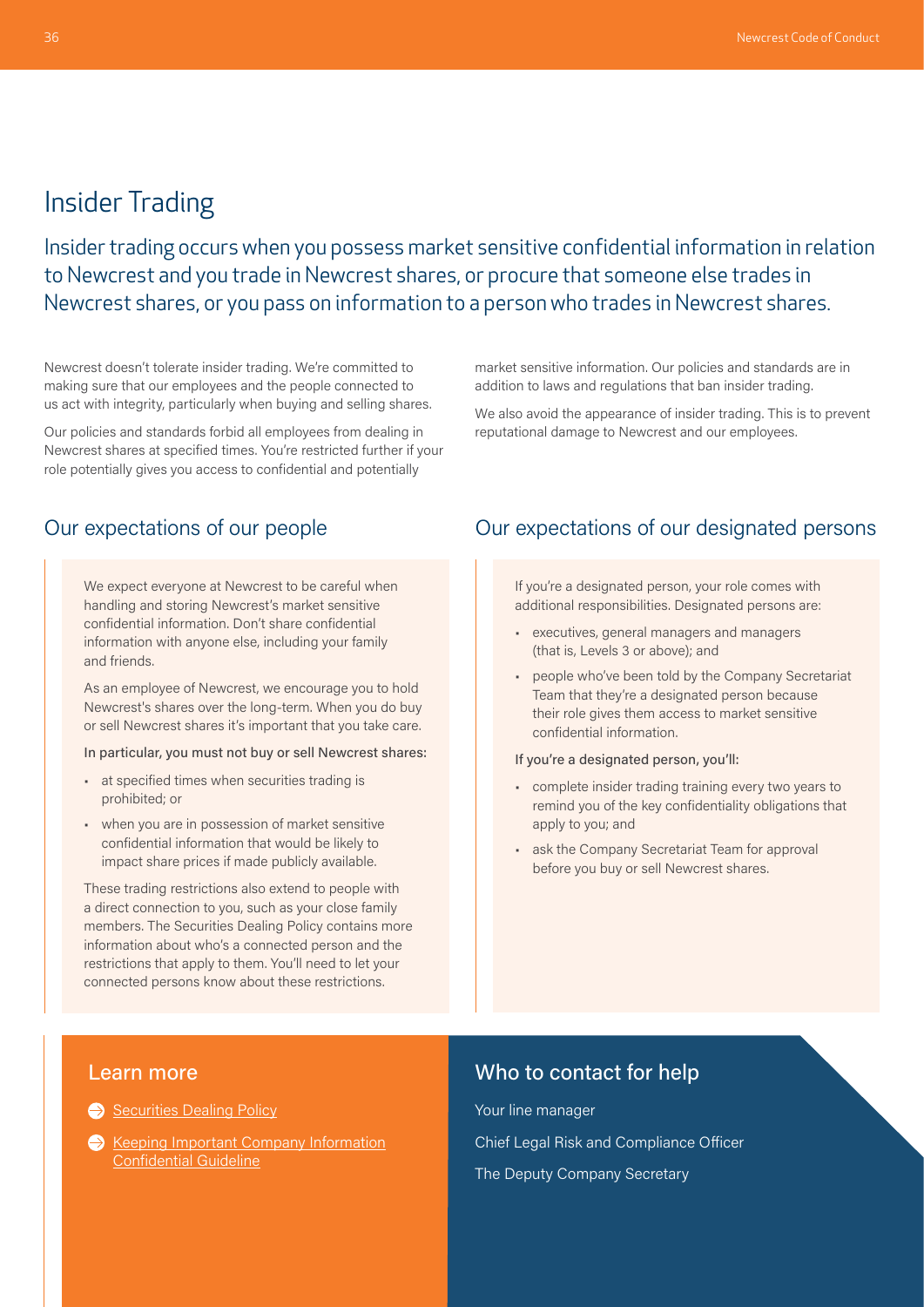| Scenario                                                                                                                                                                                                                                                                                                  | Response                                                                                                                                                                                                                                                                                                                                                                                                                                                                                                                                                                    |
|-----------------------------------------------------------------------------------------------------------------------------------------------------------------------------------------------------------------------------------------------------------------------------------------------------------|-----------------------------------------------------------------------------------------------------------------------------------------------------------------------------------------------------------------------------------------------------------------------------------------------------------------------------------------------------------------------------------------------------------------------------------------------------------------------------------------------------------------------------------------------------------------------------|
|                                                                                                                                                                                                                                                                                                           |                                                                                                                                                                                                                                                                                                                                                                                                                                                                                                                                                                             |
| At work I saw on the printer a document that referred to the<br>unexpected discovery of extensive new deposits at our site.<br>It's information that hasn't been in the news and I haven't<br>heard people on-site talk about it.<br>Can I tell other people at work or outside work about<br>what I saw? | You may have become aware of market sensitive<br>confidential information.<br>Trading whilst in possession of market sensitive<br>confidential information is illegal and known as insider<br>trading. If confirmed the result is serious civil and criminal<br>penalties and reputational damage for you and Newcrest.<br>Do not share or use this information to trade in Newcrest<br>shares, without first checking on its market sensitivity with<br>the Company Secretary.                                                                                             |
| I've received Newcrest shares as part of my employee<br>incentive plan.<br>Do the insider trading restrictions in the Securities Dealing<br>Policy apply to these shares?                                                                                                                                 | The restrictions in the Securities Dealing Policy relating<br>to trading do not apply to the grant of shares to you under<br>an employee incentive plan.<br>However, the insider trading restrictions do apply to your<br>decision to trade and sell the shares. You must not use market<br>sensitive confidential information when making your decision<br>to do so.<br>Furthermore, under the Securities Dealing Policy, you must<br>not trade in shares during a prohibited period and if you<br>are a designated person, you must apply for prior approval<br>to trade. |



Take care when talking about what we're doing at work and what we see and hear.

Protect market sensitive confidential information from being accidently disclosed to others.

Get approval from the Company Secretariat Team if we want to buy or sell Newcrest shares and are a designated person.

Complete online securities dealing training every two years if we're a designated person.

Ask our line manager, the Company Secretary or the Deputy Company Secretary if we're unsure whether certain information can be shared or whether we can trade in shares.



Disclose market sensitive confidential information or provide trading tips to others.

Discuss market sensitive confidential information in a place where we could be overheard. We don't let confidential information be accessible to or visible to others.

Buy or sell shares when we've learnt market sensitive confidential information.

Ask others to buy or sell shares for us, or suggest that someone else buy or sell shares, when we have market sensitive confidential information.

Trade in Newcrest shares during prohibited periods.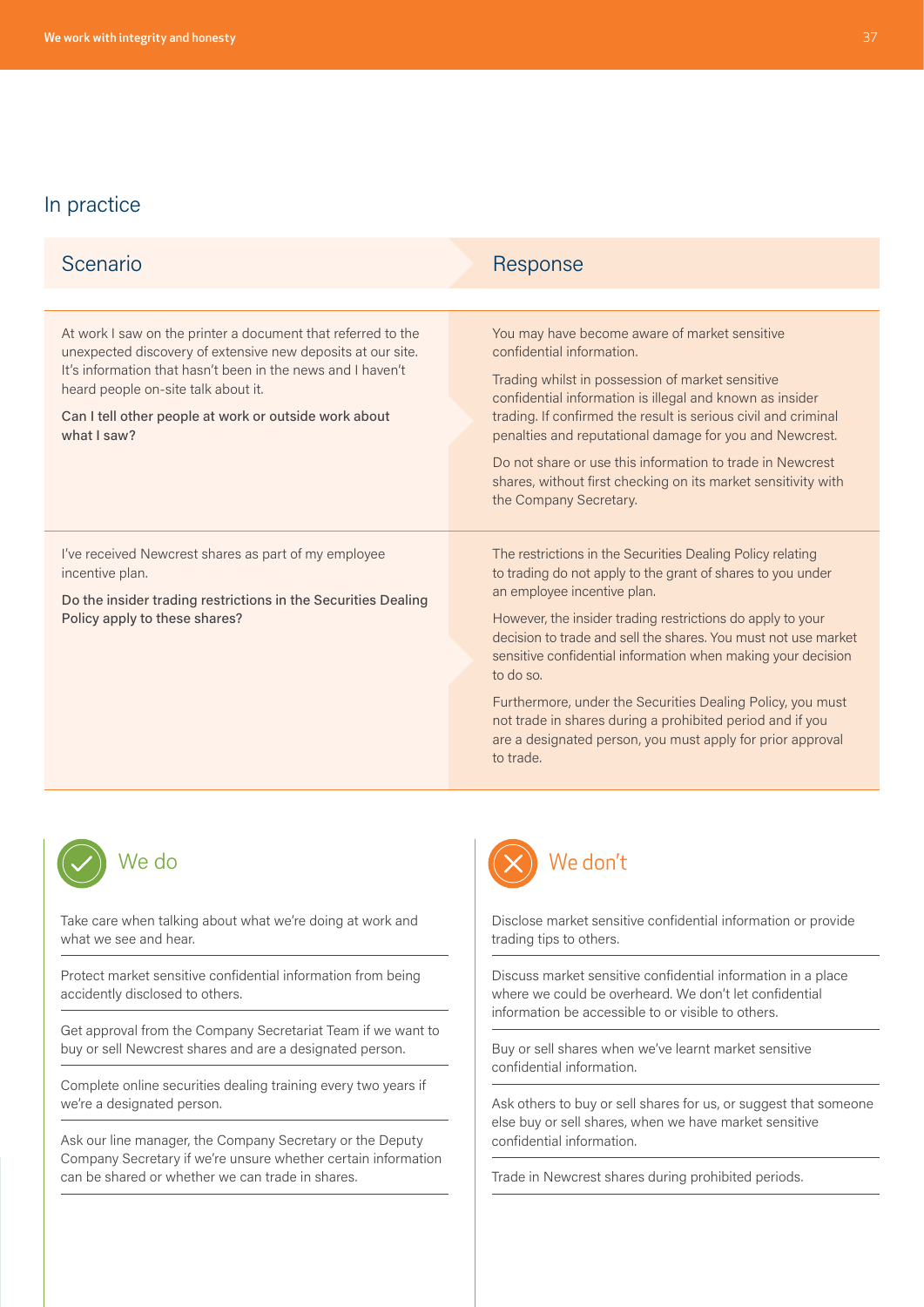## <span id="page-10-0"></span>Donations, Sponsorship and Political Contributions

Newcrest strives to always be a good corporate and community citizen.

This includes having a positive social impact in the communities where we operate and, where appropriate, helping out through donations and getting involved in sponsorship activities.

#### Our expectations of our people

If it's your role to make donation and sponsorship recommendations or decisions make sure that you have conducted your due diligence and check that:

- all proposals fit with Newcrest's strategy and meet the criteria set out in our Donations and Sponsorship Policy;
- you understand the initiative's impact on the environment and the community;
- the donation or sponsorship has been budgeted for in annual budgets;
- safeguards are in place such as approval by someone with the right financial delegation and counter-signatures;
- you monitor payments and check that Newcrest's procedures are being followed;
- you monitor donations and sponsorships for performance against projected outcomes;
- you check that funds have reached the right destination and have been spent properly; and
- all donations and sponsorships are recorded in the Donations and Sponsorship Register.

We make our donation and sponsorship decisions based on a clear understanding of the payment's purpose. In the case of sponsorships, we objectively analyse how the sponsorship would benefit both the recipients and Newcrest.

It's important that due diligence checks are also done on the people or organisations that will receive the benefit. We must understand who the ultimate beneficiaries of the donation or sponsorship are and whether there is any reputational risk for Newcrest. This includes checking that the donation or sponsorship isn't linked to:

- a public or government official. This is because Newcrest never makes political contributions and doesn't sponsor political activity; or
- existing or potential customers. This is because there's the risk that the payment could be seen as a bribe.

If you're unsure talk to your line manager, Ethics & Compliance Champion or the General Manager Environment, Sustainability and Social Performance.

#### Learn more

- **[Donations and Sponsorships Policy](https://newcrestmining.sharepoint.com/sites/portal/Documents/Social%20Performance/Donations%20and%20Sponsorships%20Policy.pdf)**
- [Security Policy](https://www.newcrest.com/sites/default/files/2019-10/1306_Newcrest%20Security%20Policy.pdf)
- [Business Integrity Standard](https://newcrestmining.sharepoint.com/sites/portal/Documents/Legal%20Risk%20&%20Compliance/Business%20Integrity%20Group%20Standard.pdf)
- [Anti-Bribery, Fraud and Sanctions Policy](https://www.newcrest.com/sites/default/files/2021-12/Anti-Bribery%2C%20Fraud%20and%20Sanctions%20Policy.pdf)
- [Social Performance Standard](https://newcrestmining.sharepoint.com/sites/portal/Documents/Social%20Performance/PER-SP-01%20Social%20Performance%20Standard.pdf)

#### Who to contact for help

Your line manager

Group Manager Sustainability and Social Performance

Ethics & Compliance Champions

General Manager Environment, Sustainability and Social Performance